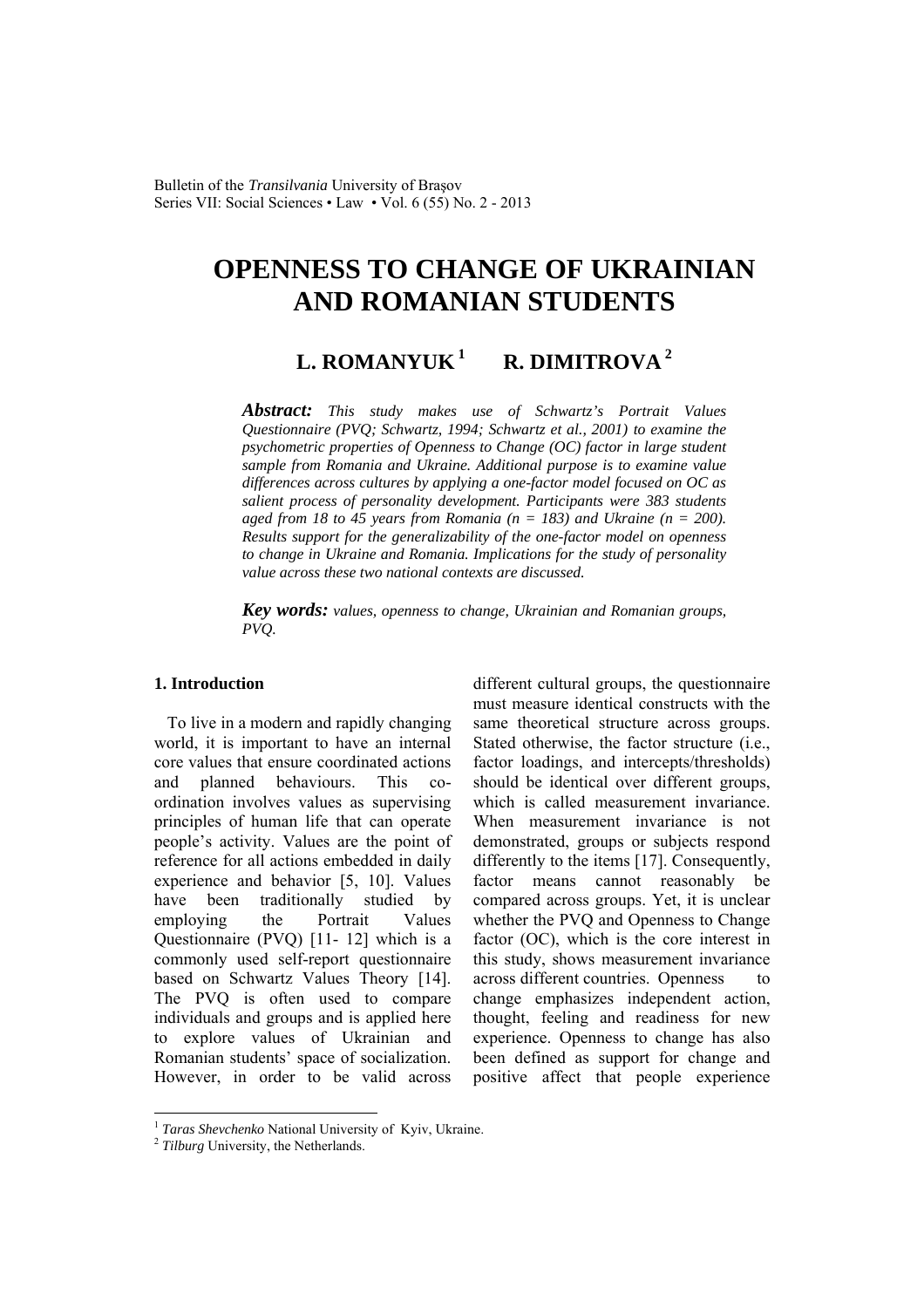about the consequences of change [9]. In order to offer a thorough evaluation of the OC, the first aim of the current study was to test the OC factor structure in a sample of Ukrainian and Romanian students and to examine measurement invariance. Having determined measurement invariance, future studies will be able to compare the occurrence, determinants, and consequences of OC values between these ethnic groups and countries.

## **2. The Present Study**

This study was designed to examine the psychometric properties of the Openness to Change (OC) factor in a large student sample from Romania and Ukraine. Additional purpose is to examine values' becoming across cultures by applying a one-factor model focused on OC as salient process of personality development and test whether groups from these two countries (Ukraine and Romania) with a similar post-communist history differ in their levels of openness to change and if such value domains may vary across groups/national contexts.

We focus on Ukraine and Romania because both countries have undergone a difficult period of economic and political transition following the fall of the communism in the late 1980s. Therefore, such important life transitions may also have influenced the development and salience of values and particularly with regards to openness to change. Hence, we aimed to investigate these relevant value processes for students from two very interesting contexts for the study of values. In so doing, we address two primary research questions:

(1) Is there evidence for a one-factor values model of OC in the personality development of Ukrainian and Romanian groups? In line with prior work [12] we test a one-factor model on OC across

groups/countries. Hence, according to the hypothesized model and previous research, we expect to find a one- factor solution of OC in both groups.

(2) Do groups from two countries (Ukraine and Romania) differ from each other with respect to their values and OC processes? Due to the exploratory nature of the study, we do not advance specific predictions in that regard.

### **3. Method**

*Participants*. The sample consisted of 200 Ukrainian (55% female) and 183 Romanian university students (61.7% female). The age ranged from 18 to 45 years in the Ukrainian sample  $(M = 20.50)$ ,  $SD = 1.60$ ) and from 18 to 45 years in the Romanian sample ( $M = 20.82$ ,  $SD = 2.15$ ). Both samples consisted of students from bachelor and master degree courses. The socio-economic status of the Ukrainian and Romanian samples ranged from low, middle and high status groups. Study programs of Ukrainian sample were Management (58%) and Finance (42%). Study programs of Romanian sample were Engineering (21.3%) and Social Sciences  $(78.7\%)$ .

*Instruments. Openness to Change*. We employed the PVQ-40 items [12] to assess the one-factor OC model in both countries. We make used of the 21-item PVQ version, as applied in the European Social Survey in Ukraine and Romania. The items which were not included in the standardized 21-item version of PVQ were translated in Ukrainian and Romanian applying a back translation procedure. The measure consists of items rated on a response scale ranging from 1 (*not like me at all*) to 6 (*very much like me*). The PVQ is the most widely used and reliable measure grounded upon the Schwartz's human values theory. The values model of Shalom Schwartz and his measure own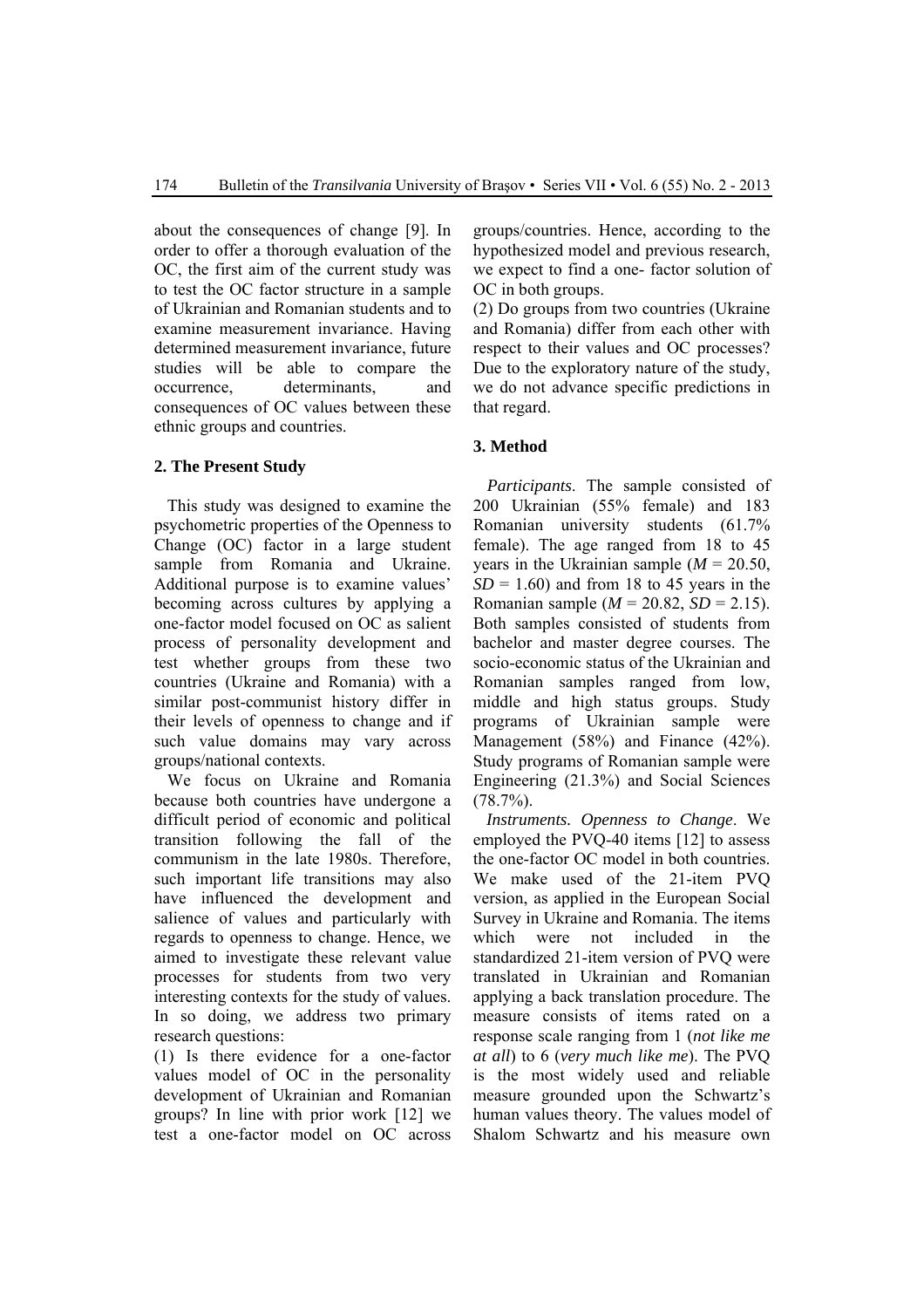their popularity for two main reasons: they are based on one of the most comprehensive models and the PVQ has been extensively validated cross-culturally. Besides tremendous amount of research on PVQ validity across different cultures and nations, the European Social Survey (ESS) also considers the Schwartz's measure as an important constituent in conducting a systematic study of values, attitudes, and behaviors within Europe [8]. Additionally, in his seminal work on validation of the PVQ, the author points out that this instrument has been developed to be more concrete and less cognitively complex than the traditionally employed a single method of measurement, namely the Schwartz Value Survey (SVS), hence usable with populations for which the SVS was not suitable. According to the author, PVQ differs substantially from the SVS or related measures in its format and tasks by providing an independent test of the theory of value content and structure [15]. Further support for the validity of PVQ is provided by strong evidence on its discriminant validity using multitrait–single method correlations and high internal and testretest reliability indicated by Crochbach's alpha coefficient [15]. Additional studies using confirmatory factor analysis (CFA) on data of the PVQ have supported the full Schwartz's model of human values across different cultures and samples [13-14]. Therefore, we aimed at replicating the validity of PVQ in our student samples. For the purposes of the present study we employed self-direction and stimulation items only. Self-direction was measured with four items like "She/he likes to do things in her own original way". Stimulation comprised three items such as "She/he always looks for new things to try". The questionnaire was administered in two versions, one for female and the second for male students. The versions were identical except for the words that

indicated the gender of the respondents. Reliability of the subscales was found to be adequate for our samples. The internal reliabilities of Cronbach's alpha  $(α)$  were .70 for both Romanian and Ukrainian samples.

*Statistical Analyses.* In order to compare the results across countries, it is important to ensure that the underlying structure is equal across countries. To this aim, an established procedure was used [6, 17], testing for equality of factor loadings across groups. The first step is to specify the model (adequate structure) of the instrument for each country separately using confirmative factor analyses (configural invariance). The second step is to check if the best fitting factor model is adequate and equal across groups. Single and multiple group confirmatory factor analysis were analyzed using the software AMOS [1]. A robust weighted least squares estimator (WLSMV) was used in combination with full information maximum likelihood estimation to deal with missing data [3, 7]. To assess model fit, we used the comparative fit index (CFI) and the root mean square error of approximation (RMSEA). Cut-off values for fit were considered adequate if CFI and values are  $> 0.90$  and RMSEA  $< 0.08$ .

## **4. Results**

The results of path models for both samples are shown in Table 1. Two separate models were tested in the Romanian and Ukrainian groups, respectively. As can be seen from Table 1, the models showed a very good fit.

The CFA model estimated via SEM is shown in Figure 1 and was analyzed for the Romanian data set  $\chi^2(14, N = 382)$  = 26.03,  $p = .026$ , CFI = .939, RMSEA = .069) and for the Ukraine data set  $\chi^2(13, N)$  $= 382$ ) = 25.91,  $p = .017$ , CFI = .929,  $RMSEA = .071$ ) separately.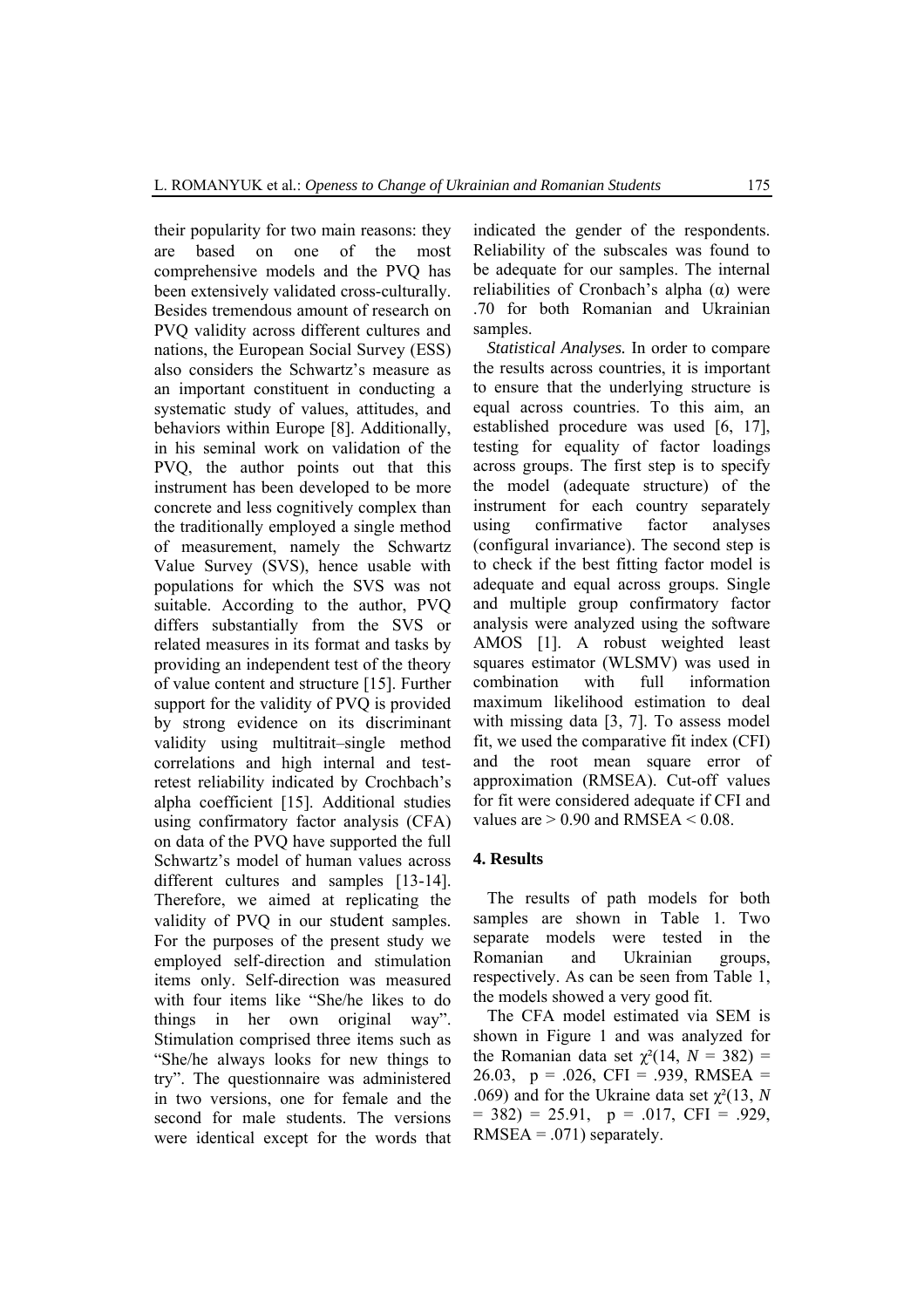

*Test of SEM Model of the Openness to Change Factor*  Fig. 1. *Path Model for Openness to Change of Ukrainian and Romanian Students* 

*Note*. First parameter on the arrow is the coefficient for the Ukrainian sample; the second coefficient refers to the Romanian sample.  $SD = Self-Direction$  items;  $ST = Stimulation$  items. All parameters are significant at *p* < .001

The stimulation item loadings within both groups were all statistically significant associations of self-direction and (Figure 1). Additionally, we applied a MANCOVA with group (2 levels) as independent variable, Openness to change (self-direction and stimulation) as dependent variables and gender and age as covariates. The analyses revealed a significant group effect for self-direction and stimulation. Specifically, Ukrainians reported higher self-direction (*M =* 4.62, *SD =* .66) and stimulation (*M =* 3.99*, SD =* .88) compared to Romanians selfdirection (*M =* 1.69*, SD =* .47) and stimulation ( $M = 2.23$ ,  $SD = .82$ ).

Table 1

|                  | $\Delta I$ |  | CFl | <b>RMSEA</b> |
|------------------|------------|--|-----|--------------|
| Romanian sample  | 26.03      |  | 939 | 069          |
| Ukrainian sample | ว< ด1      |  | ۵۵۵ |              |

## **5. Discussion and Conclusions**

The main objective in this study was to examine values of openness to change of students from two former communist countries, namely Ukraine and Romania.

Specifically, we aimed at examining the psychometric properties of Openness to Change (OC) factor in large student sample from the two countries. Additionally, we examined values differences across cultures by applying a one-factor OC model.

The results showed a consistent relation

between factor loadings for OC one-factor model in Ukrainian and Romanian groups. We found support for path models for both samples testing two separate models in the Romanian and Ukrainian groups, respectively. The results of the models fit statistics were largely satisfactory. The CFA model also showed that the item loadings of self-direction and stimulation within both groups were all statistically significant. This set of findings provides additional evidence to previous studies on values using PVQ by replicating these in a sample of Ukrainian and Romanian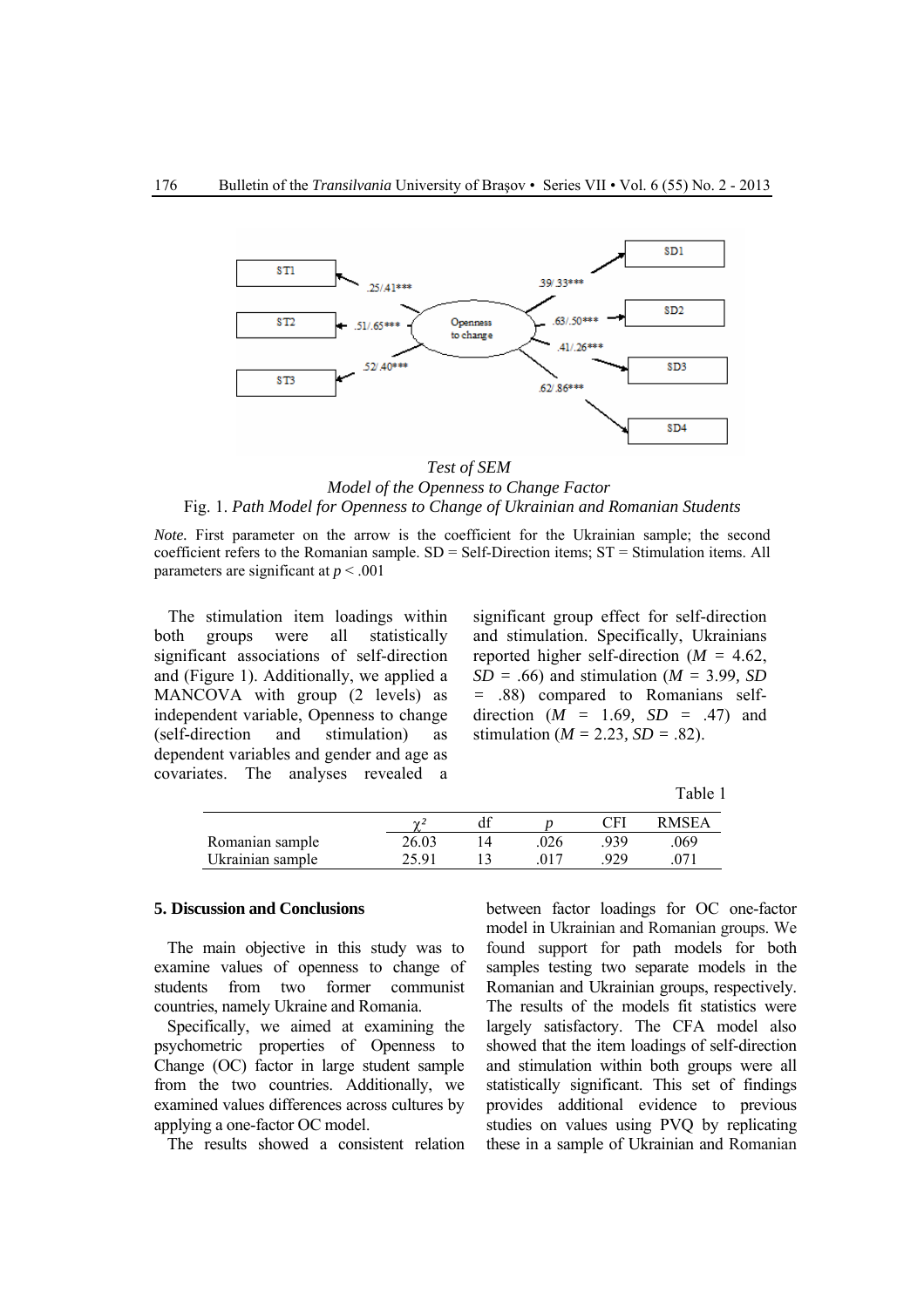groups. We can conclude that OC factor can be reliably measured in Ukrainian and Romanian samples.

We also found group differences, in that OC factor domains differed significantly in Ukraine and Romania. Ukrainian participants, showed higher self-direction and stimulation. We reasoned that Ukrainian rather than Romanian students may be subjected to a context that is more favorable to issues related to their openness to change options. Ukraine became an independent state after the end of the communism and the dissolution of the former USSR. Consequently, in the last decades there has been a flourishing of independent political activities (e.g., The Orange Revolution) and openness toward the European Union [4]. It may well be that these recent processes had affected the Ukrainians to a higher degree than their Romanian counterparts. Arguably, the context of dynamic change of the Ukrainian group in this study may explain group differences in values related to openness to change. Therefore, students in Ukraine may have more turbulent environment that stimulates their openness to change options to a greater extent than in Romania. It may also be that in Ukraine, there is a longer history of independence struggles and political tensions compared to Romania. Therefore, Ukrainian students may be more supportive and engaging in openness to change as a reaction to their national context circumstances.

This study has some limitations that need to be acknowledged in order to stimulate further research. First, our findings are limited to Ukrainian and Romanian contexts and further research is needed to be able to generalize our results to other ethnic groups and national contexts. Future studies may examine the OC factor in other countries to see how selfdirection and stimulation are perceived among students in other countries. Second, future studies may include large community samples rather than student samples only. Third, we need to add additional measures to the study of

personality values and openness to change in particular. For example, longitudinal data show that openness to change is strongly related to job satisfaction, anxiety and depression [2]. Future studies are needed to address the role of individual differences and context-specific predictors of personality values and openness to change across national contexts. Lastly, we are aware of the relatively small samples that may affect the external validity of our results in relationship to the target population in both countries. However, while we used a convenience student samples that are most widely employed in cross-cultural psychology research, we paid careful attention to factors that may affect the representativeness of our groups (e.g., issues related to sample design and coverage of the general student population in both settings). Also, the ratio of number of participants and items was satisfactorily for CFA and measurement invariance techniques. Although our results from this study can be generalized with confidence to the population of interest in both cultures, future studies, employing large community samples may improve the confidence in our findings.

Despite these limitations, we can conclude that this study provides support for the generalizability of the one-factor model on openness to change in Ukrainian and Romanian samples. We also provide evidence that strong self-direction and stimulation as core aspects of openness to change are more salient for Ukrainian compared to Romanian groups. These results portray important insights with implications for openness to change and the potential effects of the consequences of change across two national contexts in Europe.

#### **References**

- 1. Arbuckle, J.: *Amos 19*. Crawfordville, FL. AMOS Development Corporation, 2009.
- 2. Axtell, C., Wall, T., Stride, C., Pepper, K., Clegg, C., Gardner, P., Bolden, R.: *Familiarity breeds content: The impact of*